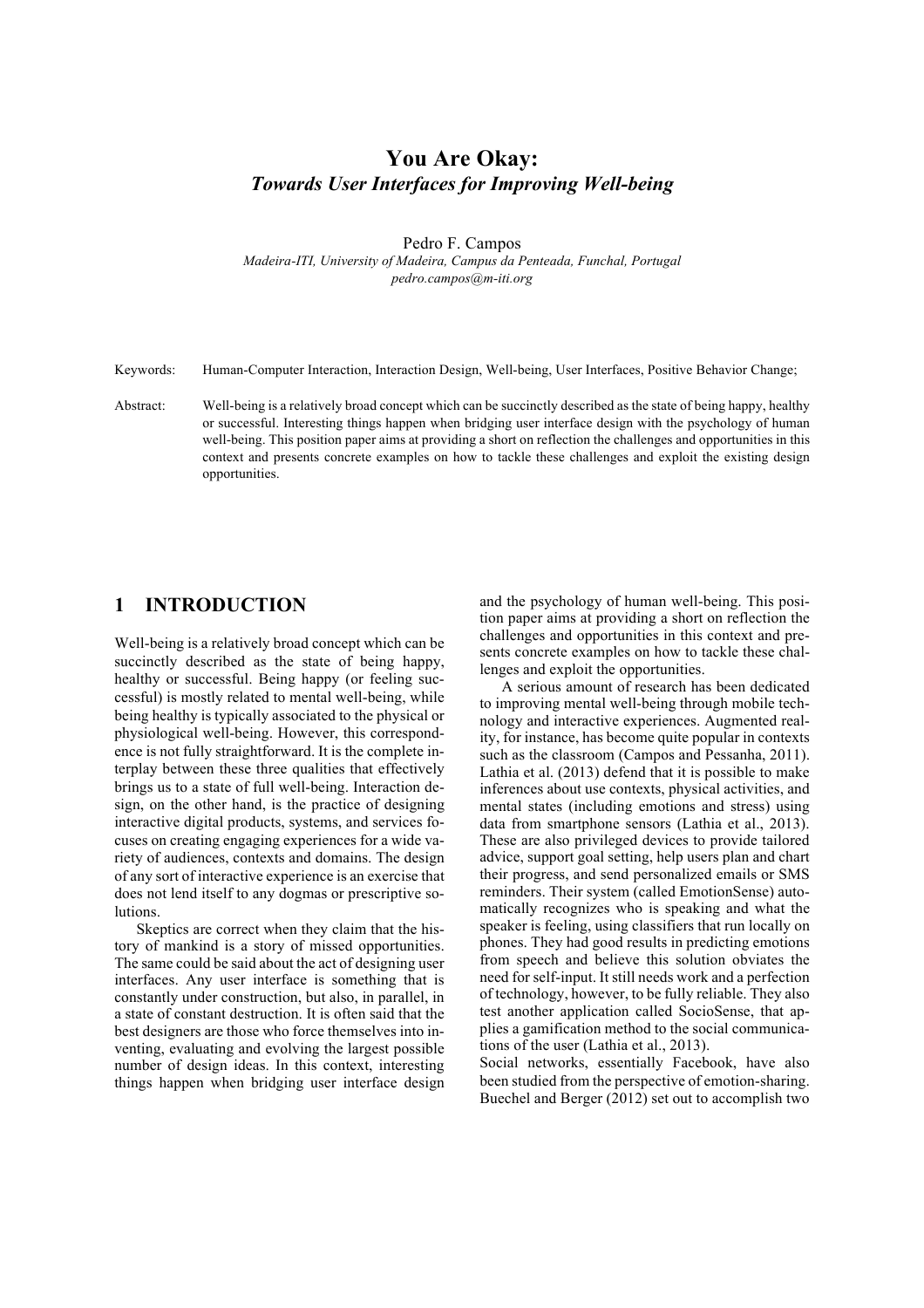goals: to understand if "emotionally unstable" people post personal stories on Facebook more than others, and to know what types of sharing possibilities have a bigger positive impact on the user's well-being. Essential findings showed that users were classified as Emotionally Stable and Unstable based on a welldocumented survey/scale called Big Five Personality Inventory (John and Srivastava, 1999).

Journaling is a means of emotion expression. It prevents the inhibition of emotion which is harmful as a chronic stressor (Ullrich and Lutgendorf, 2002).

Expressing Trauma-Related emotions in a safe environment enhances feelings of control and mastery over traumatic events (Ullrich and Lutgendorf, 2002).

Journaling also allows for cognitive processing of critical life situations where subjective meanings of the world have been questioned. An experiment compared the effects of writing about emotions, facts or both and realized that the combination of both presents the best result. Researchers tried to compare emotional disclosure (journaling) versus cognitive disclosure and both. They also compared differences in the content of the writing and their outcomes. The group that wrote about both emotions and facts increasingly wrote about cognitive processing topics (understanding the problems, rather than stressing on the emotions) (Ullrich and Lutgendorf, 2002).

Ma and colleagues (2012) propose a novel framework called MoodMiner for assessing and analyzing mood in daily life. MoodMiner uses mobile phone data – mobile phone sensor data and communication data (including acceleration, light, ambient sound, location, call log, etc.) - to extract human behavior pattern and assess daily mood. Experimental results on 15 users for a month showed an effective assessment of the system to decipher daily moods objectively with minimal user intervention. The sensor types used to model the system application include: accelerometer - used to detect the user's physical environment; sound sensor - used to sense background sound and the user's voice that can both discern the mood state of the user; location - used to provide context information for user behavior. The application was designed to have a set of daily behavior features extracted from mobile sensor data and communication data.

Because of the subjective nature of mood, sensor data, communication data and the failure to reflect mood swings through historical mood data - the analyzed mood may be incorrect. Further, users show a significant difference in daily behavior style and phone usage pattern. The model discussed by Ma et al. has the potential to be successful, however it would involve the dedicate use of mobile phones to keep it from failing (Ma et al., 2012).

To achieve better levels of human well-being, both physical and mental well-being, one can use a design approach targeted at positive behavior change. Behavior change is a central objective in public health interventions, with an increased focus on prevention prior to onset of disease. Due to many factors, such as the increasing popularity of activity trackers, interest has been rising on approaches where change happens through reflection. However, this approach has one major drawback: there is an excessive reliance on user's motivation to explore the data. Faced with this problem, interaction designers have been investigating strategies for behavior change that do not require thoughtful effort to adopt more positive behaviors.

Nudges have been revealing as the most promising approach; they endeavor to make judgments and choices easier through incentives, reinforcement and unforced suggestion right when decisions take place behavior change. A more radical approach to nudges has been the so-called "pleasurable troublemakers" (Laschke et al., 2014). Keymoment illustrates this approach. It is a gadget that holds one's car and bicycle keys. Upon departure, the user makes a choice about his mode of transportation. If he chooses the car, Keymoment drops his bicycle keys on the floor, nudging him to reconsider his choice.

## **2 OUR APPROACH**

Our approach to creating novel interactive experiences for improving well-being is based on the concept of intervention. In psychology, interventions are actions performed to bring about change to people, and modern applied psychology is very rich in intervention strategies and techniques. A positive psychological intervention is an exercise, or set of exercises, which have been shown in lab experiments to increase positive emotions, or other desirable states.

Therefore, we typically begin the process by identifying the type of problem we are dealing with, and then we conceptualize a series of possible interventions in a technology-independent way. This requires, naturally, the deep involvement of psychologists in the team, who play an active role in the design of the interactive experiences, from day one until the successive roll-outs and in loco evaluations of such experiences.

Through our own experience during the last four to five years, we have tailored the typical HCI design process to include a few steps that seem to help designers to open way for improved human well-being. There are three "tasks" that are always conducted: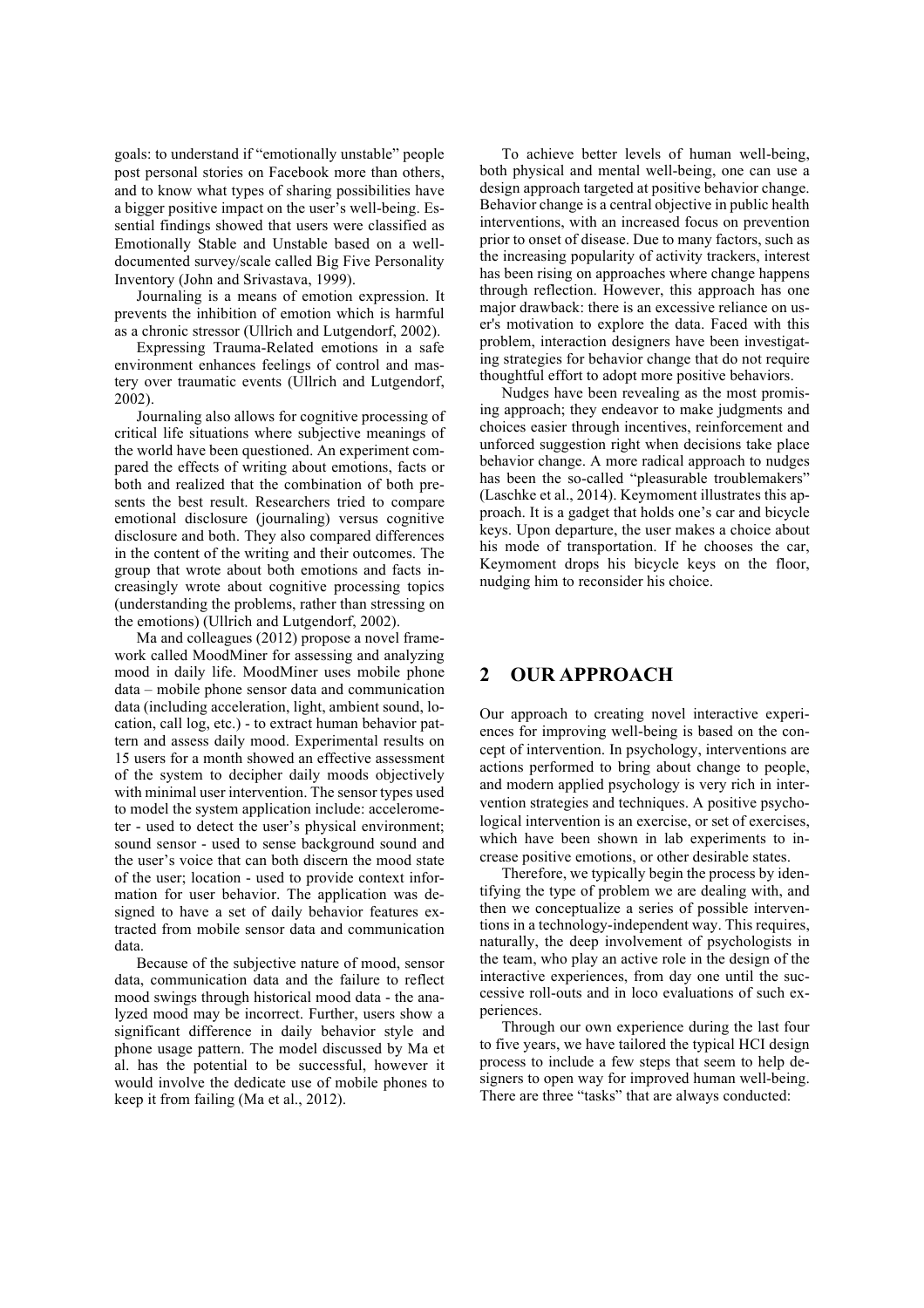**1. Watch a Movie.** This implies getting popcorns and drinks, forcing the entire team to spend time together in front of a distinct "reality", with the specific goal – pre-established! – of using the movie's characters as actors in the product brainstorming.

**2. Make a Field Trip.** When designing user interfaces for all things related to well-being, nothing replaces the value of a real, focused, honest field trip. It is especially important to carefully document all aspects of the field trip, as it is equally critical to maintain that documentation in well-printed large posters scattered throughout the work space of the team.

**3. Design a Cartoon.** This technique is similar to scenarios or storyboards, but requires an explicit creation of a cartoon. Some of our team members have recently started to use tools such as ComicLife and "Instagram-like" apps like Prisma to streamline this process and make the results more appealing and inspiring. Some work analysis methods also employ similar techniques to this one (Campos et al., 2013).

Providing examples of the type of interventions and interactive experiences we have developed is probably the best way to illustrate this approach.

## **3 EXAMPLES**

#### **3.1 Promoting Well-being by Social Media-triggered Routine Breaks**

With the rise of social networks, connectivity and media consumption have seen dramatic changes. In this work, we focus on understanding how mental wellbeing relates to people's routines, what dangers and recommendations we should be aware of, and what opportunities exist to leverage current technologies in order to improve people's lives.

As a contribution to HCI based on our research insights, we designed a solution that promotes daily mental well-being. Spark is a mobile application where everyone in the world participates in a single challenge every 25 hours. Each challenge asks the user to perform an activity, capturing that moment with a photo, and then sharing it.

As the user participates in different challenges over time, a record of his activities is always accessible. This encourages the user to relive positive past experiences, and take note of his accomplishments. This is an example of how mobile technology can be deployed with the specific goal of improving people's mental well-being. The results seem promising as this research project progresses.

#### **3.2 Mitigating Excessive Consumerism**

Excessively consuming essentially futile or unnecessary assets has turned into a true epidemic, at least in the richest and more developed countries in the world. These consuming habits, when excessive, can really lead to serious problems, of psychological nature, therefore converting excessive consumption into an effective public (mental) health problem. We studied the factors that drive people to consume more or less, and the psychologists in our team conducted an empirical study in order to inform the design of novel interactive technologies for mitigating this problem. In this context, we proposed #LookWhatIDidNotBuy as a new psychological counseling app that promotes the social media sharing of the photos of goods that the user managed not to buy, thus resisting the temptation. The app also provides advice using positive reinforcement, daily challenges, and tips.

The relevant aspect of this approach stems from the fact that our design goes against the dominant narrative of goal-setting apps and goal-setting theory, advocating that sharing the media of goods not bought can induce positive behavior change.

#### **3.3 Exploiting Hypnagogic States using VR to Improve Creativity**

Creativity is actually a very easy way to achieve wellbeing. Visual art represents a powerful resource for mental and physical well-being. Studies have convincingly demonstrated that the production of visual art improves effective interaction between parts of the brain. Karen Robinson, for instance, is a very interesting artist who conducts post-traumatic growth. She uses art, creative writing and photography as the main tools for therapy. Well-being is not just about positive affective states. It often involves cognitive evaluations of the conditions of one's life (e.g., overall life satisfaction). One of the problems faced by today's generation of knowledge workers is the lack of creativity, experienced by writers in the form of writer's block. The perception of becoming unsuccessful in the professional sides of our lives can lead to a decrease in our well-being - this reflects both mentally and physically. In this project, we explore Virtual Reality as a tool to kickstart hypnagogic states. In the borderlands between wakefulness and rest there is a strange and fascinating state of consciousness characterized by dream-like visions and strange sensory occurrences. Psychologists call this stage "hypnagogia," but centuries before they created a term for it, artists were already using the hypnagogic state to tap into some of their best ideas.